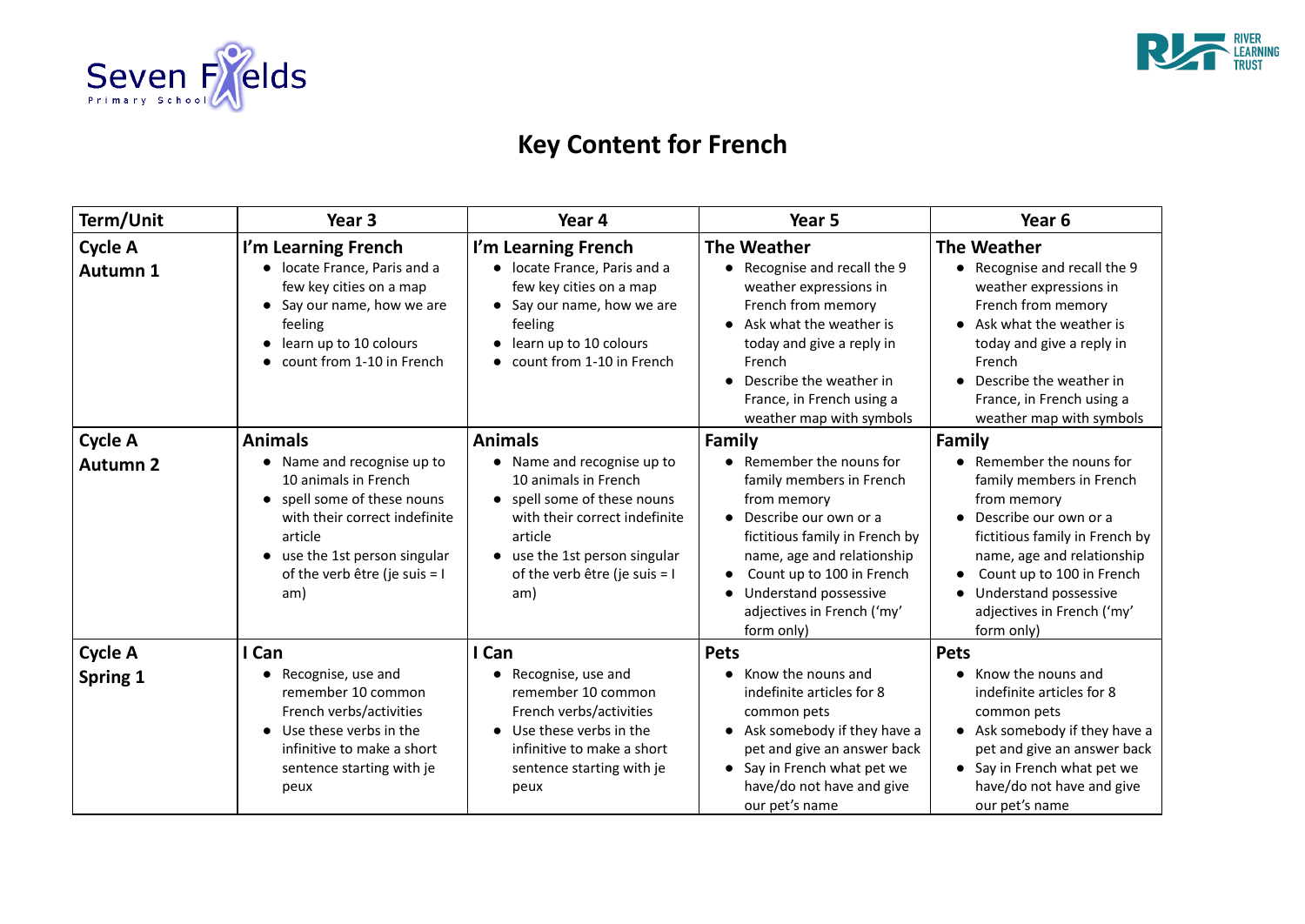

| <b>Cycle A</b><br><b>Spring 2</b> | <b>Fruits</b><br>Name, recognise and<br>remember up to 10 fruits in<br>French<br>Attempt to spell some of<br>these nouns with their<br>correct article/determiner<br>Ask somebody in French if<br>they like a particular fruit<br>Say what fruits we like and<br>dislike in French | <b>Fruits</b><br>Name, recognise and<br>remember up to 10 fruits in<br>French<br>Attempt to spell some of<br>these nouns with their<br>correct article/determiner<br>Ask somebody in French if<br>they like a particular fruit<br>Say what fruits we like and<br>dislike in French | Start to use the simple<br>connectives et (and) and<br>mais (but) to make more<br>complex and interesting<br>sentences<br><b>Olympics</b><br>Understand the key facts<br>of the ancient and modern<br>Olympics recounted in<br>French<br>Learn 10 nouns and<br>$\bullet$<br>articles for common<br>Olympic sports<br>Explore the full present<br>tense conjugation of the<br>high frequency verb FAIRE<br>Look at the adjectival<br>changes involved when<br>you describe a male<br>Olympian or female<br>Olympian | $\bullet$ St<br>$_{\rm CO}$<br>m<br>$_{\rm CO}$<br>se<br>Olymp<br>ାଧ<br>0f<br> O <br>Fr<br><b>Le</b><br>ar<br> O <br>$\bullet$ Ex<br>te<br>hi<br><b>Lc</b><br>ch<br>yc<br> O <br> O |
|-----------------------------------|------------------------------------------------------------------------------------------------------------------------------------------------------------------------------------------------------------------------------------------------------------------------------------|------------------------------------------------------------------------------------------------------------------------------------------------------------------------------------------------------------------------------------------------------------------------------------|--------------------------------------------------------------------------------------------------------------------------------------------------------------------------------------------------------------------------------------------------------------------------------------------------------------------------------------------------------------------------------------------------------------------------------------------------------------------------------------------------------------------|-------------------------------------------------------------------------------------------------------------------------------------------------------------------------------------|
| <b>Cycle A</b>                    | <b>Presenting Myself</b>                                                                                                                                                                                                                                                           | <b>Presenting Myself</b>                                                                                                                                                                                                                                                           | <b>At School</b>                                                                                                                                                                                                                                                                                                                                                                                                                                                                                                   | At Sch                                                                                                                                                                              |
| Summer 1                          | Know how to count to 20 in<br>French<br>Ask somebody how they are<br>feeling and give an<br>appropriate response back<br>Ask somebody their age,<br>name, where they live and<br>reply                                                                                             | Know how to count to 20 in<br>French<br>Ask somebody how they are<br>feeling and give an<br>appropriate response back<br>Ask somebody their age,<br>$\bullet$<br>name, where they live and<br>reply                                                                                | Name the subjects we study<br>in school in French with the<br>correct definite<br>article/determiner<br>Extend sentences by giving<br>an opinion on the various<br>school subjects and extend<br>even further by giving a<br>justification for that subject                                                                                                                                                                                                                                                        | $\bullet$ Na<br>in<br>$_{\rm CO}$<br>ar<br>Ex<br>ar<br>SC<br>ev<br>ju.                                                                                                              |

tart to use the simple onnectives et (and) and ais (but) to make more omplex and interesting entences

### **Olympics**

nderstand the key facts the ancient and modern lympics recounted in ench earn 10 nouns and ticles for common lympic sports xplore the full present ense conjugation of the igh frequency verb FAIRE ook at the adjectival nanges involved when ou describe a male lympian or female lympian

## **A**ool

lame the subjects we study school in French with the orrect definite ticle/determiner **xtend sentences by giving** n opinion on the various chool subjects and extend ven further by giving a ustification for that subject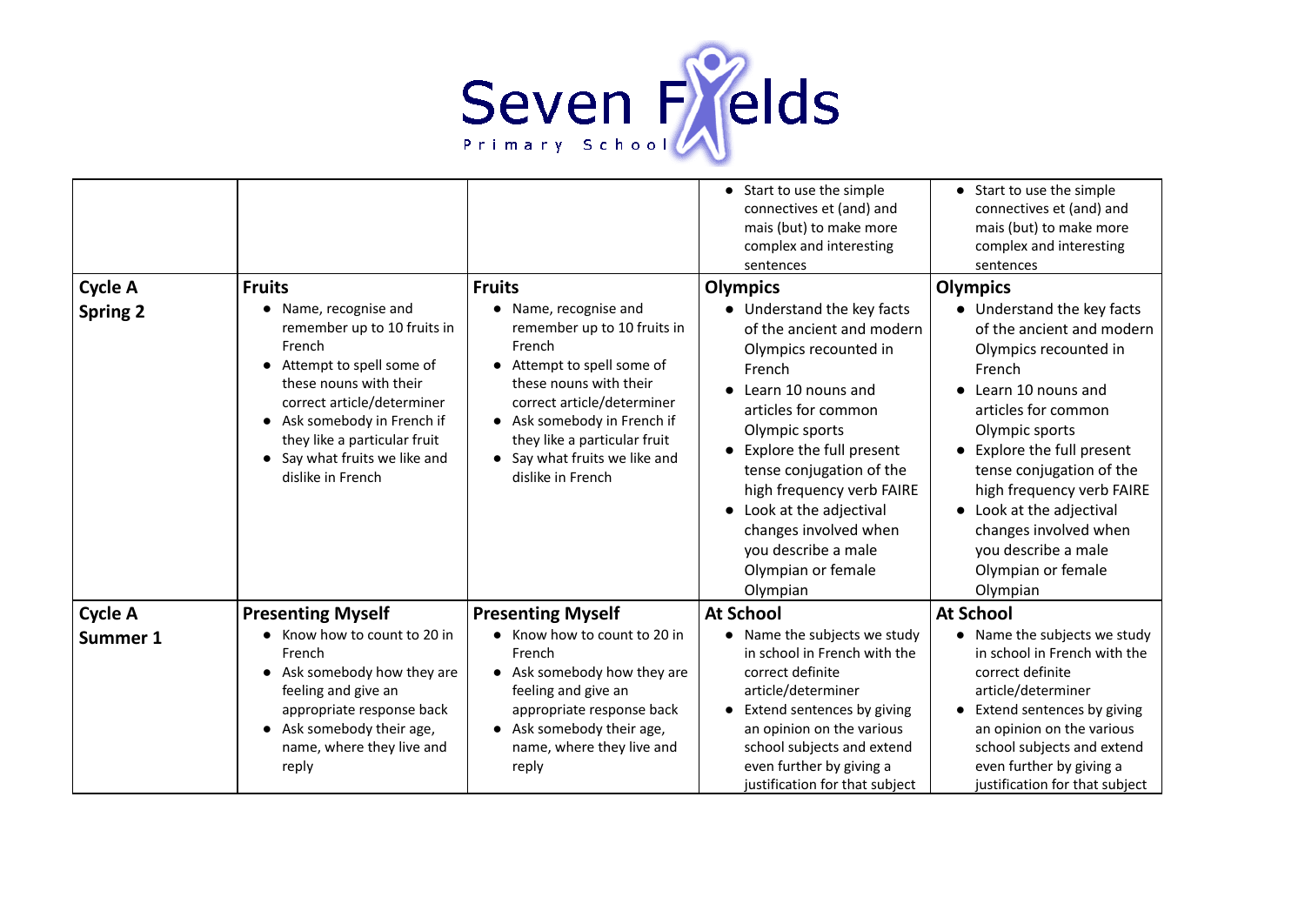

|                 |                                                                                                                                                                                                                                                                                                                      |                                                                                                                                                                                                                                                                                                                          | Start to tell the time by<br>learning how to say time by<br>the hour<br>Say at what time we study<br>certain subjects at school                                                                                                                                                                   | $\bullet$ St<br>le<br>th<br>$\bullet$ Sa<br>ce                                                                        |
|-----------------|----------------------------------------------------------------------------------------------------------------------------------------------------------------------------------------------------------------------------------------------------------------------------------------------------------------------|--------------------------------------------------------------------------------------------------------------------------------------------------------------------------------------------------------------------------------------------------------------------------------------------------------------------------|---------------------------------------------------------------------------------------------------------------------------------------------------------------------------------------------------------------------------------------------------------------------------------------------------|-----------------------------------------------------------------------------------------------------------------------|
| <b>Cycle A</b>  | <b>At the Cafe</b>                                                                                                                                                                                                                                                                                                   | <b>At the Cafe</b>                                                                                                                                                                                                                                                                                                       | <b>At the Weekend</b>                                                                                                                                                                                                                                                                             | At the                                                                                                                |
| <b>Summer 2</b> | Order a selection of typical<br>foods, drinks and snacks<br>from a French menu and<br>order a French breakfast<br>Perform a simple role play<br>ordering food, drink and/or<br>snacks in a French café using<br>useful language such as'<br>hello', 'can I have', 'the bill<br>please', 'thank you' and<br>'goodbye' | • Order a selection of typical<br>foods, drinks and snacks<br>from a French menu and<br>order a French breakfast<br>• Perform a simple role play<br>ordering food, drink and/or<br>snacks in a French café using<br>useful language such as'<br>hello', 'can I have', 'the bill<br>please', 'thank you' and<br>'goodbye' | Tell the time in French using<br>quarter past, half past and<br>quarter to<br>Say and write in French what<br>we do at the weekend using<br>two or more sentences<br>Integrate conjunctions and<br>opinions into written and<br>spoken work to make more<br>interesting and extended<br>sentences | $\bullet$ Te<br>qu<br>qu<br>$\bullet$ Sa<br>W <sub>(</sub><br>tw<br>$\bullet$ In<br>op<br>sp<br>in <sup>.</sup><br>se |
| <b>Cycle B</b>  | <b>Shapes</b>                                                                                                                                                                                                                                                                                                        | <b>Shapes</b>                                                                                                                                                                                                                                                                                                            | <b>The Date</b>                                                                                                                                                                                                                                                                                   | <b>The Da</b>                                                                                                         |
| <b>Autumn 1</b> | Name, recognise and<br>remember up to 10 shapes<br>in French<br>spell some of these shapes<br>in French<br>remember which shapes are<br>un or une<br>learn numbers 1-5 in French.                                                                                                                                    | • Name, recognise and<br>remember up to 10 shapes<br>in French<br>spell some of these shapes<br>in French<br>• remember which shapes are<br>un or une<br>learn numbers 1-5 in French<br>$\bullet$                                                                                                                        | Recognise and recall the 12<br>months of the year in French<br>Ask what the date is and say<br>the date in French<br>Ask somebody when their<br>birthday is and say when<br>their own birthday is in<br>French                                                                                    | $\bullet$ Re<br>m<br>$\bullet$ As<br>th<br>$\bullet$ As<br>bi<br>th<br>Fr                                             |
| <b>Cycle B</b>  | <b>Musical Instruments</b>                                                                                                                                                                                                                                                                                           | <b>Musical Instruments</b>                                                                                                                                                                                                                                                                                               | <b>My Home</b>                                                                                                                                                                                                                                                                                    | My Ho                                                                                                                 |
| <b>Autumn 2</b> | Name and recognise up to<br>10 instruments in French<br>spell some of these nouns<br>with their correct definite<br>article/determiner in French<br>say I play an instrument in<br>French                                                                                                                            | Name and recognise up to<br>10 instruments in French<br>spell some of these nouns<br>with their correct definite<br>article/determiner in French<br>say I play an instrument in<br>French                                                                                                                                | Say and write in French<br>whether we live in a house<br>or an apartment<br>Say what room we have and<br>do not have at home using<br>the key structure chez moi il                                                                                                                               | - Sa<br>W<br>or<br>-Sa<br>dc<br>th                                                                                    |

tart to tell the time by arning how to say time by e hour

ay at what time we study ertain subjects at school

### **Weekend**

ell the time in French using uarter past, half past and uarter to

ay and write in French what e do at the weekend using vo or more sentences tegrate conjunctions and pinions into written and oken work to make more iteresting and extended entences

### **ate**

ecognise and recall the 12 onths of the year in French sk what the date is and say e date in French sk somebody when their irthday is and say when eir own birthday is in ench

#### **me**

ay and write in French hether we live in a house an apartment ay what room we have and o not have at home using e key structure chez moi il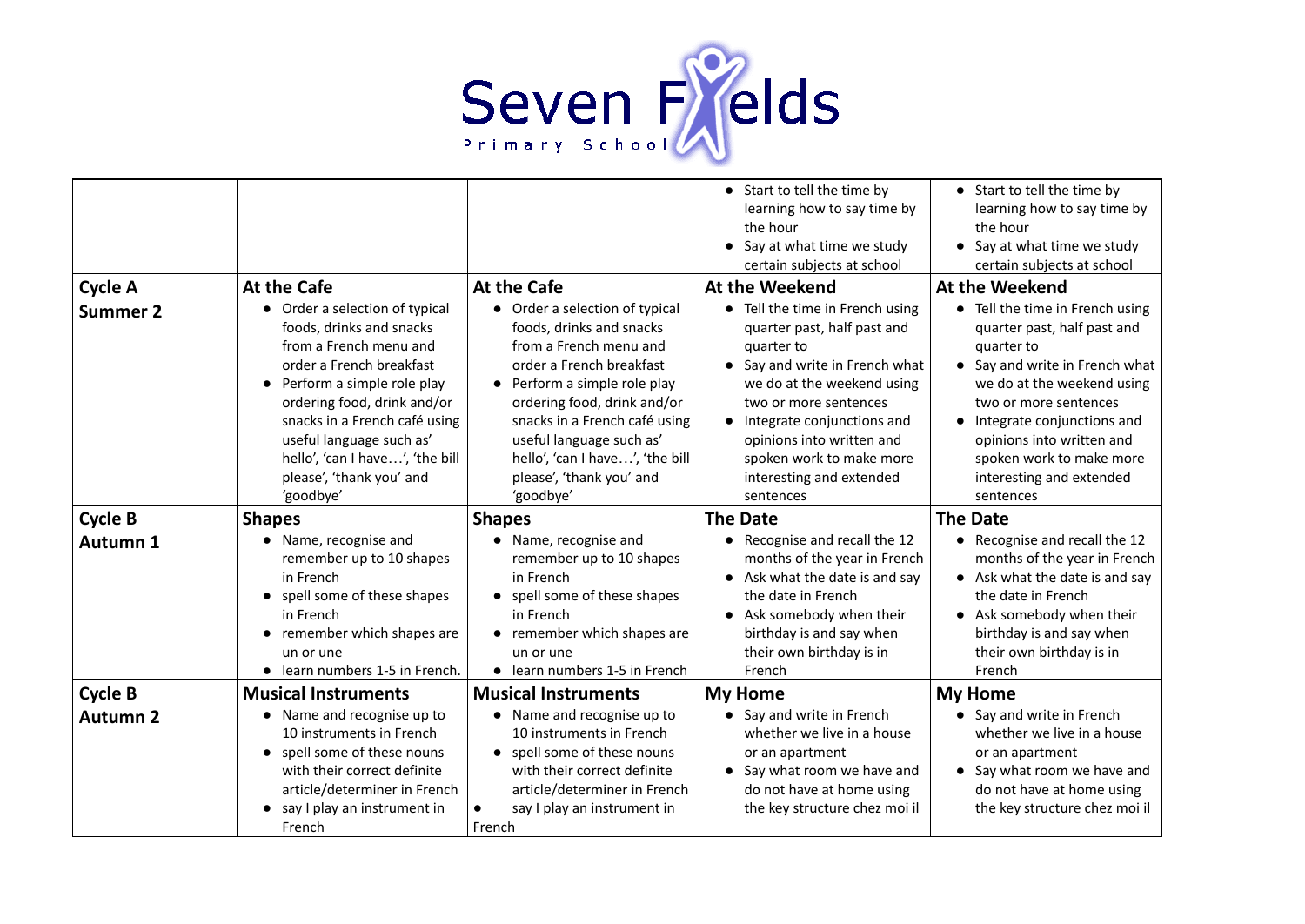#### **Clothes**

ecognise and recall from memory 21 items of clothing splore the regular 'er' whole verb present tense onjugation of the verb ORTER to describe what ou and possibly somebody se is wearing se the possessive adjective

ny' in French and describe othes in terms of colour



a... and chez moi in n'y a as de/d'…

- se the
- ive/conjunction et to link tences together

#### **Planets**

ame and spell accurately some/all the planets in rench on a solar map ay and write extended entences for at least one lanet

nderstand better the rules f adjectival agreement in rench and apply these rules my work improving rammatical accuracy